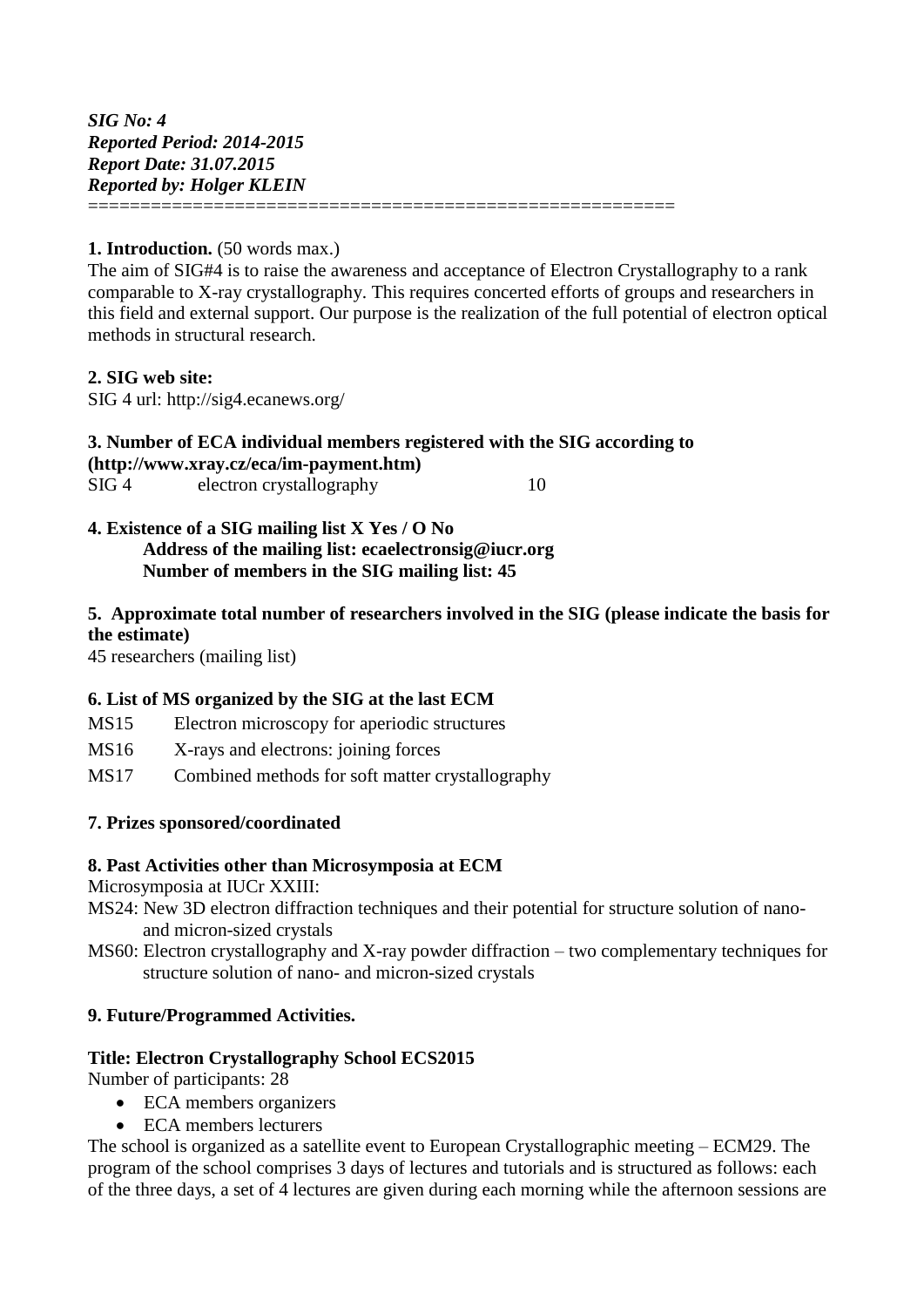devoted to tutorials. The first day lectures are devoted to basic crystallography concepts and specifics of their application to electron diffraction. The second day lectures cover the structure solution methods and their use for structure analysis based on electron diffraction data. The third day lectures deal with specific crystallographic problems – lattice defects, modulated structures and poorly crystalline materials, seen by electron scattering. Tutorials will be given in small groups and interactive manner in order to encourage active discussions. A poster session gives students a possibility to present their research to the lecturers as well as to other participants.

# **Title: International School on Fundamental Crystallography with applications to Electron Crystallography**

University of Antwerp, from 27 June-2 July 2016

- ECA members organizers
- ECA members lecturers

## **Title: PDF analysis of amorphous and nanocrystalline material from electron diffraction**  August 24, 2015, 12-3 PM, Rovinj, Croatia

Website: http://www.nanomegas.com/amorphousPDFworkshop/Workshop/Workshop.html

- ECA Individual Members registered with the SIG involved in the organizing committee
- ECA Individual Members registered with the SIG involved as lecturers

It is known that in amorphous materials crystalline order exists only at short range scale and conventional X-ray diffraction does not bring structural information as there is lack of clear Bragg reflection peaks. Pair distribution function analysis (PDF) from total scattering experiments can be used to understand the type of ordering present in these types of compounds ; this can be done usually with conventional Mo/Ag X-ray diffraction or using synchrotron facilities. As an alternative, PDF analysis based on electron diffraction in any transmission electron microscope (TEM) can be used to study local order. The main advantages of using electron diffraction for PDF analysis is the very quick data acquisition time (from few msec to 2-3 minutes per ED pattern) and possibility of probing small nm size areas. The workshop will provide an opportunity to learn how to analyze different diffracting systems (nanoparticles, amorphous glasses, minerals, pigments etc..) using TEM electron diffraction PDF techniques. Software to analyze PDF will be demonstrated (PDFgetEGui) following practical hands-on session with limited number of participants (30). Emphasis will be given to discuss scientific problems between participants and invited specialists.

## **CrystElec 2015 : Ecole de Cristallographie Electronique**

16-20 Nov. 2015, Villeneuve d'Ascq, France

- ECA members organizers
- ECA members lecturers

## **10. Other matters.** (50 words max.)

## **11. Brief annual activity report** (100 words max.)

After a very active year 2013-14 with many workshops and schools organized by the members of SIG#4, this past year was quieter. We participated in the organization of microsymposia at the IUCr conference in Montreal, Canada, in 2014 and the ECM29 in Rovinj, Croatia, in 2015. We are especially interested in interdisciplinary microsymposia in order to disseminate knowledge of electron crystallography to other communities. Several schools that include electron crystallography are being prepared for next year.